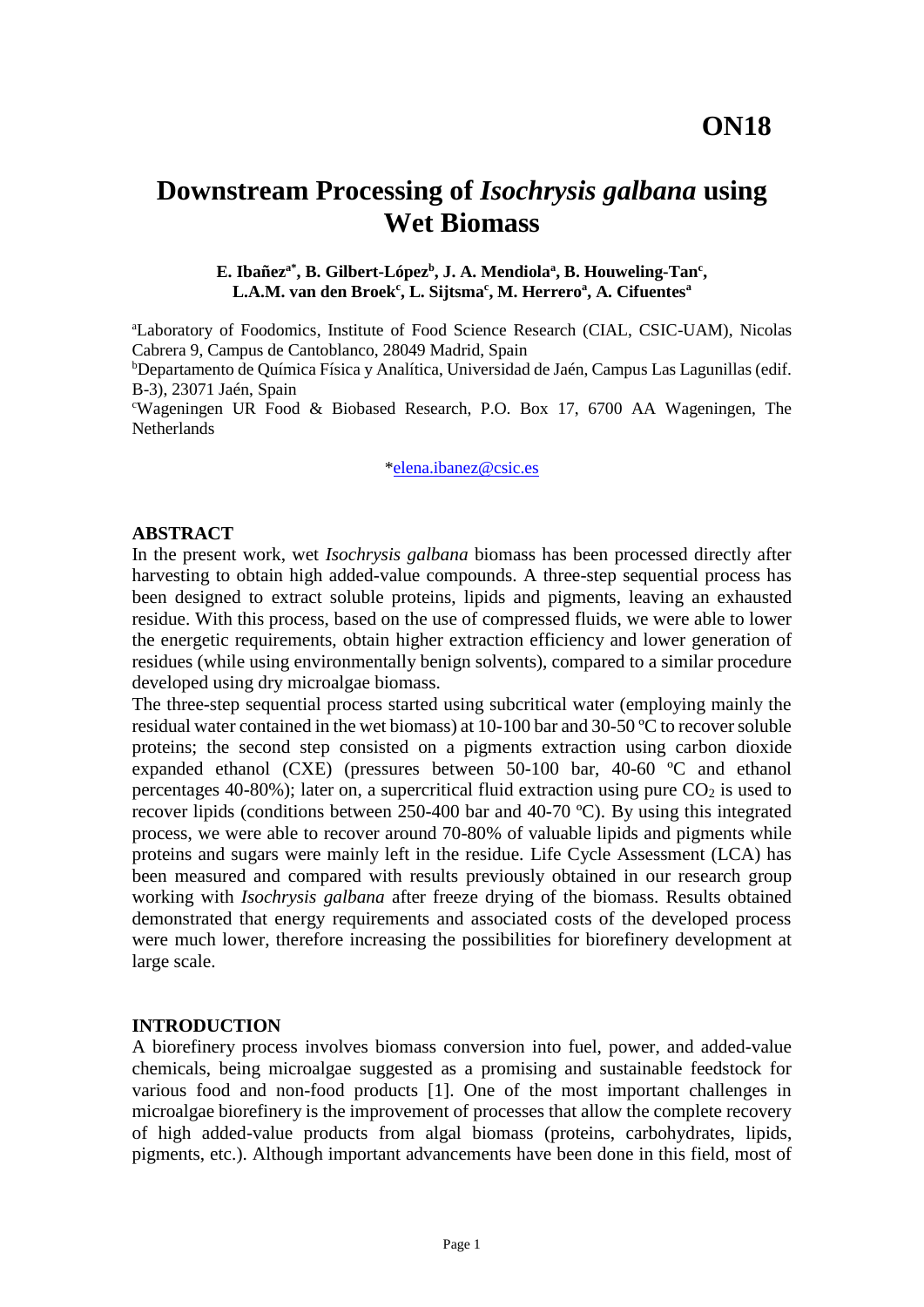the processes start with the drying of the biomass after collection by using different drying procedures that require high energetic and operational costs.

Among the technologies available for biorefining, the use of compressed green solvents such as supercritical fluid extraction (SFE) with  $CO<sub>2</sub>$ , carbon dioxide expanded ethanol (CXE) or subcritical water extraction (SWE) offer several advantages over conventional solvent extraction. These processes are faster and present higher extraction efficiency, since working a high pressure and temperature solvent diffusivity is increased at the same time that viscosity is reduced [2].

Taking advantage of these technologies, a downstream platform for the fractionation of *I. galbana* has been proposed recently, using dry algae biomass [3]. The aim of the present work is to go a step further by developing a more sustainable process starting from wet biomass. This new process involves the following sequence: SWE > CXE > SFE [4]. Life Cycle Assessment (LCA) has been measured and compared to results obtained for the process starting from dry biomass.

# **MATERIALS AND METHODS**

## **Samples**

Frozen samples of *I. galbana* (T-ISO) were obtained from Fitoplancton Marino S.L. (Cadiz, Spain), and stored at -20 ºC under dark conditions until further use.

## **Compressed fluids processing platform**

Extractions were carried out in a "Spe-ed Helix" supercritical fluid extractor from Applied Separations (Allentown, PA, USA). This versatile equipment can be used to perform SFE (with or without a co-solvent) and PLE. Extractions were performed in three sequential steps using (i) pure water (PLE), (ii)  $ScCO_2$  ethanol (CXE) and (iii) supercritical  $CO<sub>2</sub> (ScCO<sub>2</sub>)$  as solvents, respectively, in order to exhaust the microalgae biomass of extractable compounds, fractionating its components in order to give valuable isolated fractions.

## **Chemical analysis**

Methodologies employed for analyzing the different fractions obtained have been described elsewhere [3]. Total carotenoides and chlorophylls, were determined by spectrophotometry using analytical standards, and were expressed as mg  $g^{-1}$  extract. Antioxidant capacity (TEAC) was determined by the inhibition of ABTS radical, and was expressed as mmol trolox equivalents  $g^{-1}$  extract. Total lipids were estimated by gravimetry, and the result was expressed as percentage (%w/w). Total protein content, expressed as percentage  $(\% w/w)$ , was calculated from total nitrogen obtained by Dumas method, using a N-to-protein conversion factor of 4.68. Neutral sugar composition was performed by hydrolysis and chromatographic analysis of the monomers; the total content was expressed as percentage (%w/w).

Recoveries were determined by measuring the initial content in the microalgae biomass and were expressed as percentage (%w/w).

## **Life Cycle Analysis (LCA)**

Life Cycle Analysis calculations were done using SimaPro software PRé 8.2 (PRé Consultants, Amersfoort, The Netherlands, 2010. Available at: [www.pre.nl.](http://www.pre.nl/)). The functional unit (FU) to which the environmental impact categories are normalized is here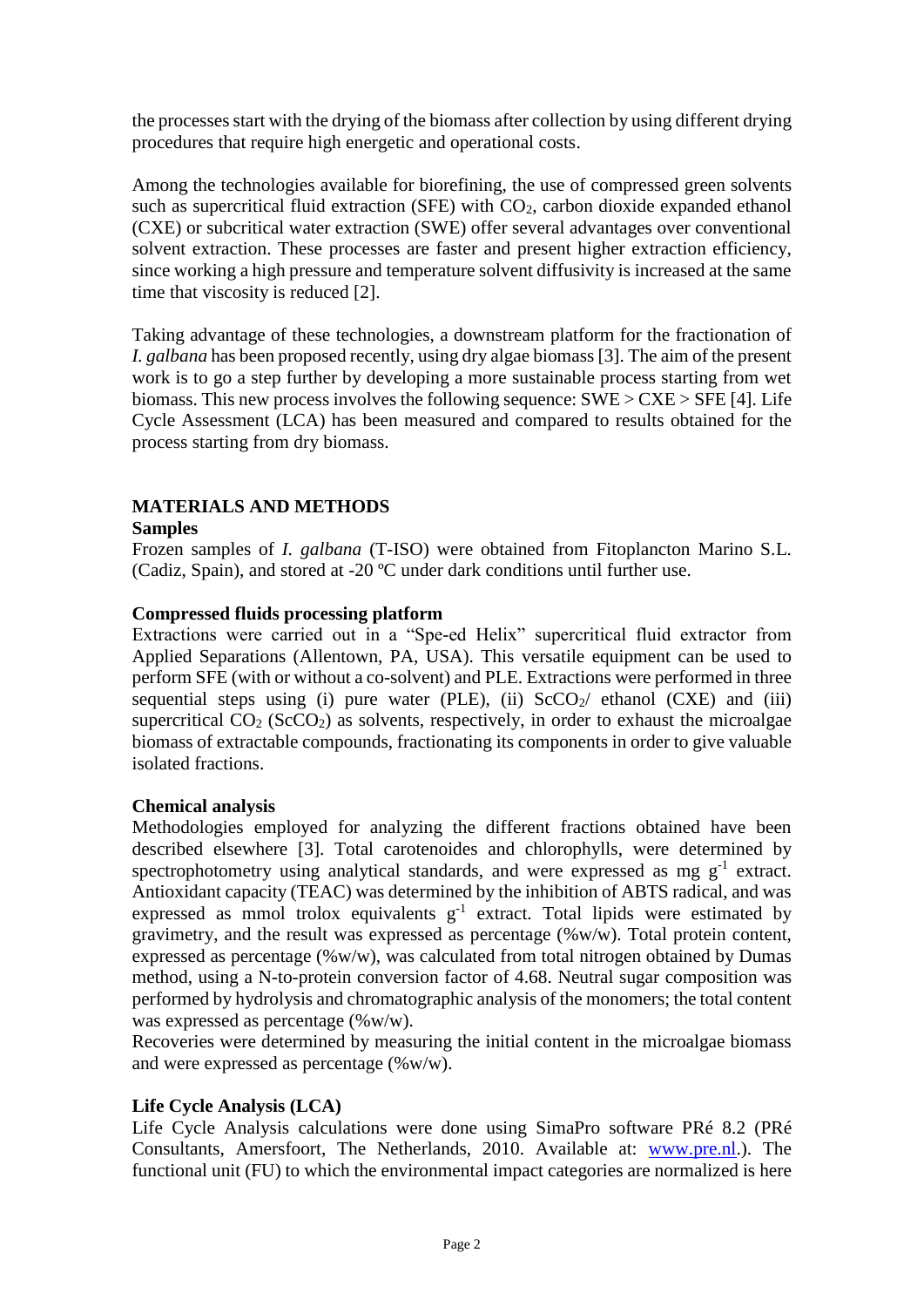defined as 100 g of equivalent dry biomass. The calculation method followed was ReCiPe endpoint H (v1.12 [http://www.lcia-recipe.net/\)](http://www.lcia-recipe.net/).

## **RESULTS**

## **Downstream processing platform**

Extractions were performed in three sequential steps using (i) pure water (PLE), (ii)  $SCO<sub>2</sub>$  ethanol (CXE) and (iii) supercritical  $CO<sub>2</sub>$  (ScCO<sub>2</sub>) as solvents, respectively. The aim of the work was to invert the order of the steps composing the sequential process developed for *I. galbana* [3], in order to obtain fractions of similar composition, but using wet biomass, and thus making the process energetically more efficient.

## **Chemical characterization of extracts**

The main pigment found in the extracts was the xanthophyll fucoxanthin (see **Figure 1**), which was quantified in the three extracts of the process by HPLC. This pigment is very appreciated for its biological activities.



**Figure 1.** Structure of fucoxanthin  $(C_{42}H_{58}O_6)$ 

Lipid fractionation is similar to that obtained in the process starting from dry biomass [3], so that non polar triacylglycerols are preferentially extracted by SFE while polar lipids are mainly extracted by CXE.

Finally, a quantitative evaluation on the recoveries of added value compounds achieved using one or the other approach was also performed. Recoveries were defined as the percentage of compound extracted from the initial biomass (dry weight) and those obtained from wet biomass downstream processing are detailed in **Figure 2.**

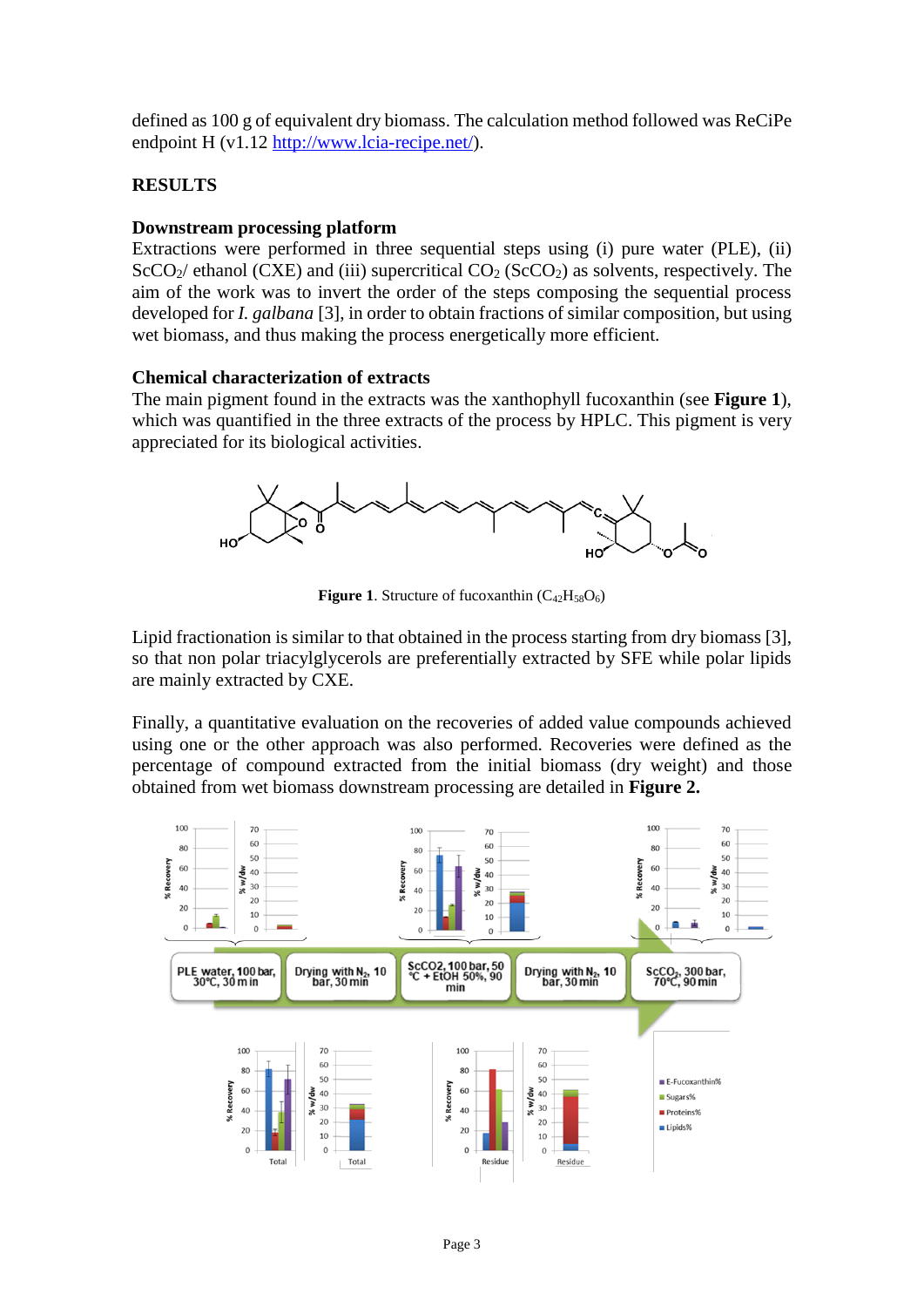**Figure 2.** Percentage recovery and composition (% weight extract/dry weight algae) obtained considering the 3 step sequential process for *I. galbana* wet biomass (reverse process).

Recoveries obtained from wet biomass were superior to those obtained from dry biomass. It is remarkable the recovery of around 80% of lipids and 60-80% of fucoxanthin present in the initial biomass when using the process developed for wet biomass. Recoveries of proteins and sugars were below the 50%, so they mainly remain in the residue.

## **LCA**

The environmental impacts of the proposed process [4] were compared to a previously published biorefinery process, but starting from dry biomass [3]. **Figure 3** depicts the flow chart of the compared processes.



**Figure 3**. Flow chart of biorefinery processes used for comparison. System boundaries for LCA limited by dotted lines.

Basically in both processes the same kind of extract can be obtained, but in different order. Considering the environmental impact indicators studied, it is clear that the process that need the freeze drying step has greater environmental impacts, mainly because of energy consumption of this operation.

#### **CONCLUSION**

A downstream processing platform is described for the first time to extract bioactive compounds from the microalga *I. galbana* using wet biomass and pressurized green solvents. Extractions were performed in four sequential steps using  $(1)$  SWE,  $(2)$  CO<sub>2</sub> expanded ethanol (CXE), and (3)  $ScCO<sub>2</sub>$ , considering as raw material of extraction the residue of the previous extraction step. The extracts were chemically characterized by HPLC analysis with different detectors (DAD, ELSD, MS). The chemical composition of the extracts obtained from wet biomass does not differ from the composition of the extracts obtained from dry biomass. The main pigment found in the extracts was the xanthophyll fucoxanthin, which was quantified in the three extracts of the process. Lipids were selectively extracted according to their polarity, since polar lipids were found in CXE extracts, while triacylglycerols were extracted only by  $SCO<sub>2</sub>$ . Some valuable sugars and proteins are obtained in the SWE extract although most of them remain in the residue and therefore, can be submitted to other sequential processes for their fractionation.

LCA results demonstrated that this process is more sustainable than the downstream process involving a freeze drying step of the biomass.